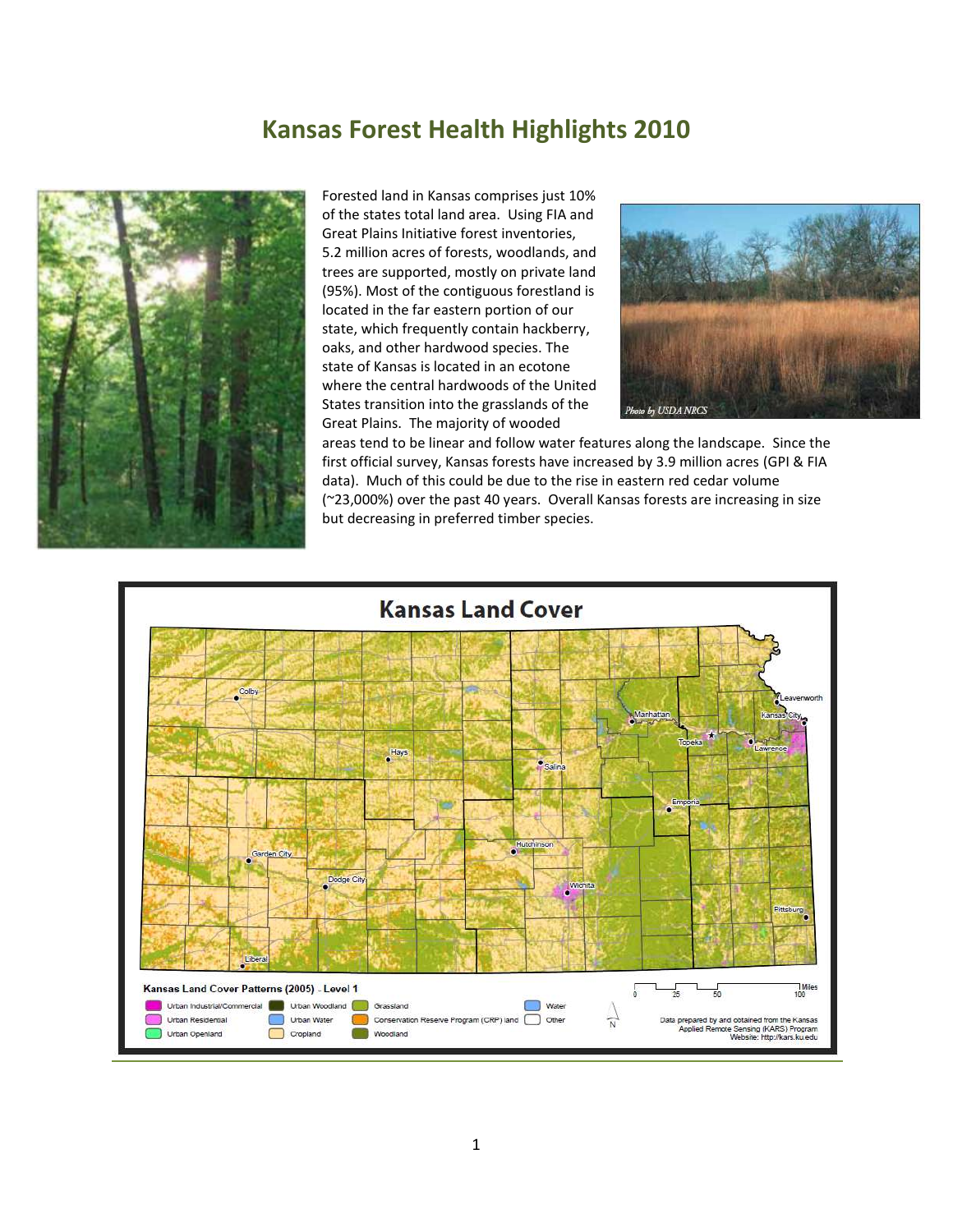# **Special Issues**

# **PINE WILT**

*Bursaphelenchus xylophilus & Monochamus spp.* Scots (most susceptible), Mugo, Austrian, and White pines

New detections of pine wilt have been reported in 11 counties in western Kansas during 2010. Pine wilt is caused by a plant parasitic nematode called the pine wood nematode, *Bursaphelenchus xylophilus*. The nematode is vectored by a long-horned borer, called a pine sawyer beetle. These beetles



are of the genus *Monochamus*. The nematodes kill pine trees by feeding and reproducing in the resin canals of the branch and trunk. This disease is continuing to spread westward. Since most pines are planted in the state, windbreaks and conservation plantings are often damaged.

# **WESTWARD MOVEMENT OF PINE WILT**

Present

Map by Robert Daniels – Kansas State University, Department of Geography Observations by Kansas Forest Service – SW District Forester John Klempa and NW District Forester Jim Strine



Surveyed Pine Wilt in Kansas  $(2010)$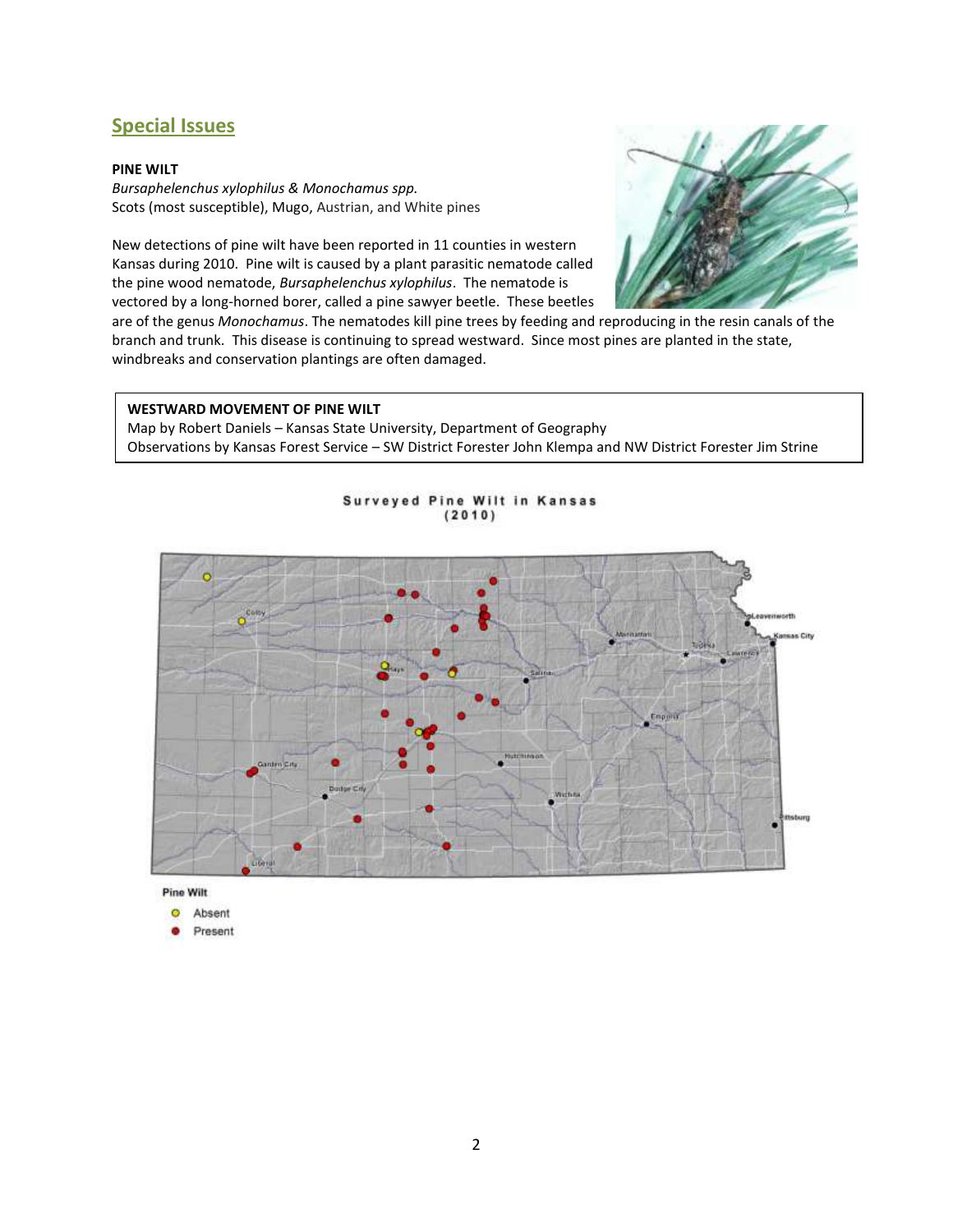#### **THOUSAND CANKERS DISEASE**

*Geosmithia morbida & Pityophthorous juglandis* Black walnut most susceptible

This disease is recent phenomenon, having only been recognized in 2008 in Colorado, but may have been killing trees many years before that. For the past decade, Thousand Cankers disease has been infecting walnuts in many western states including: northern New Mexico, Colorado, Utah, Idaho, Oregon, California and Washington. The disease is caused by a fungus, *Geosmithia morbida* that is vectored by the walnut twig beetle (*Pityophthorous juglandis*). Other species of walnut such as Arizona walnut, English walnut, and California walnut have all shown varying degrees of susceptibility to this fungus, but the primary tree of concern in Kansas is black walnut. There is an estimated 26.2 million black walnut trees (35.3 million cubic feet) found in Kansas. Kansas Department of Agriculture and Kansas Forest Service are working together to monitor the condition of black walnut across the state. Currently as of December 2010, no detection of TCD has been reported. Using 2008 FIA data, there percent of standing dead black walnut trees is particularly high in certain counties. These are areas to keep in mind when surveying for TCD.



Black Walnut tree dying from Thousand Canker Disease